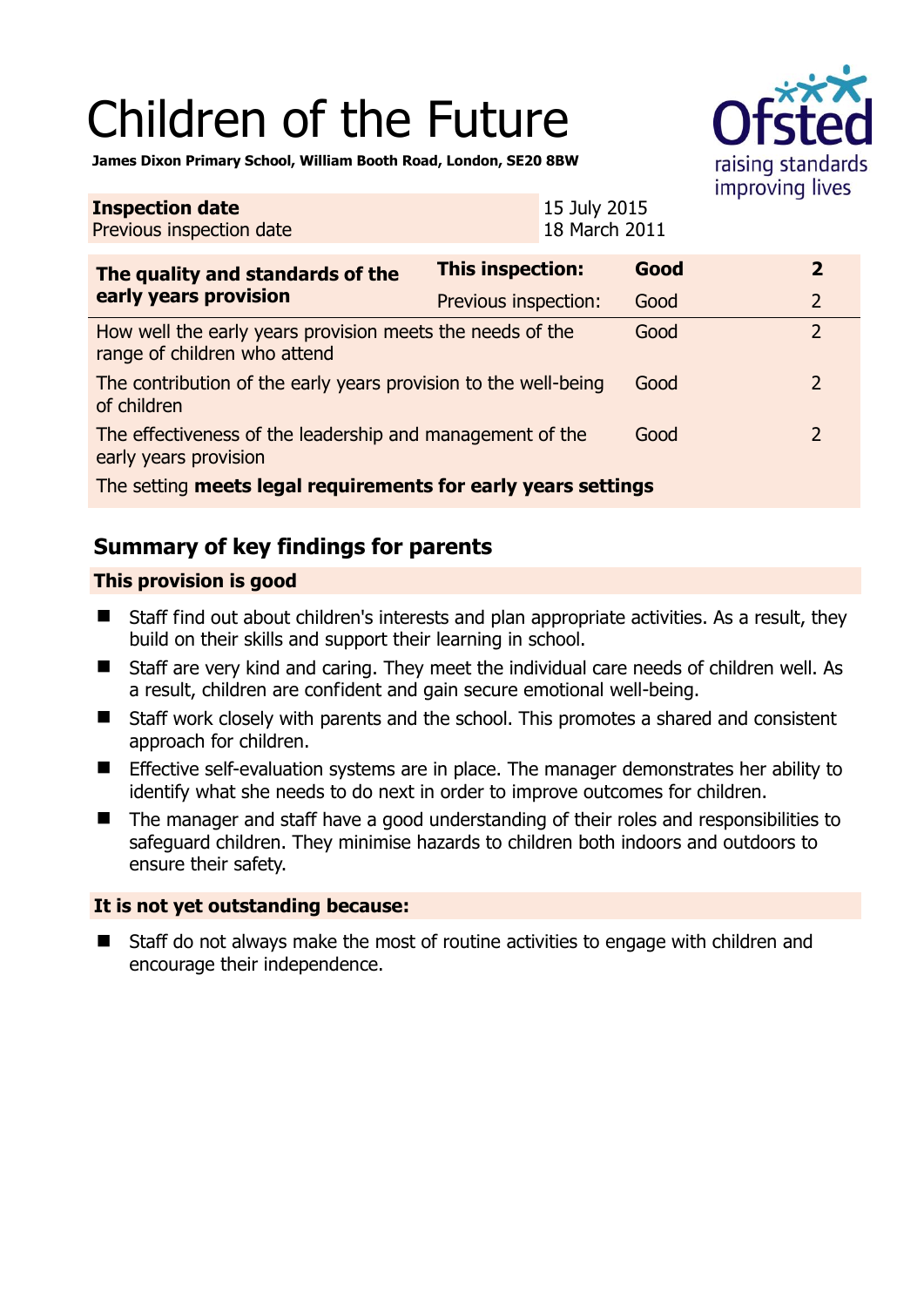# **What the setting needs to do to improve further**

#### **To further improve the quality of the early years provision the provider should:**

 $\blacksquare$  review the organisation of routine activities to ensure staff fully engage with children and help improve their independence.

#### **Inspection activities**

- The inspector observed activities in the indoor and outdoor environments.
- The inspector held a meeting with the manager, and spoke to staff and children.
- $\blacksquare$  The inspector checked evidence of the suitability and qualifications of staff working with children.
- The inspector viewed a selection of policies and procedures, children's records and selfevaluation.
- The inspector took account of the views of parents spoken to on the day.

### **Inspector**

Nicola Jones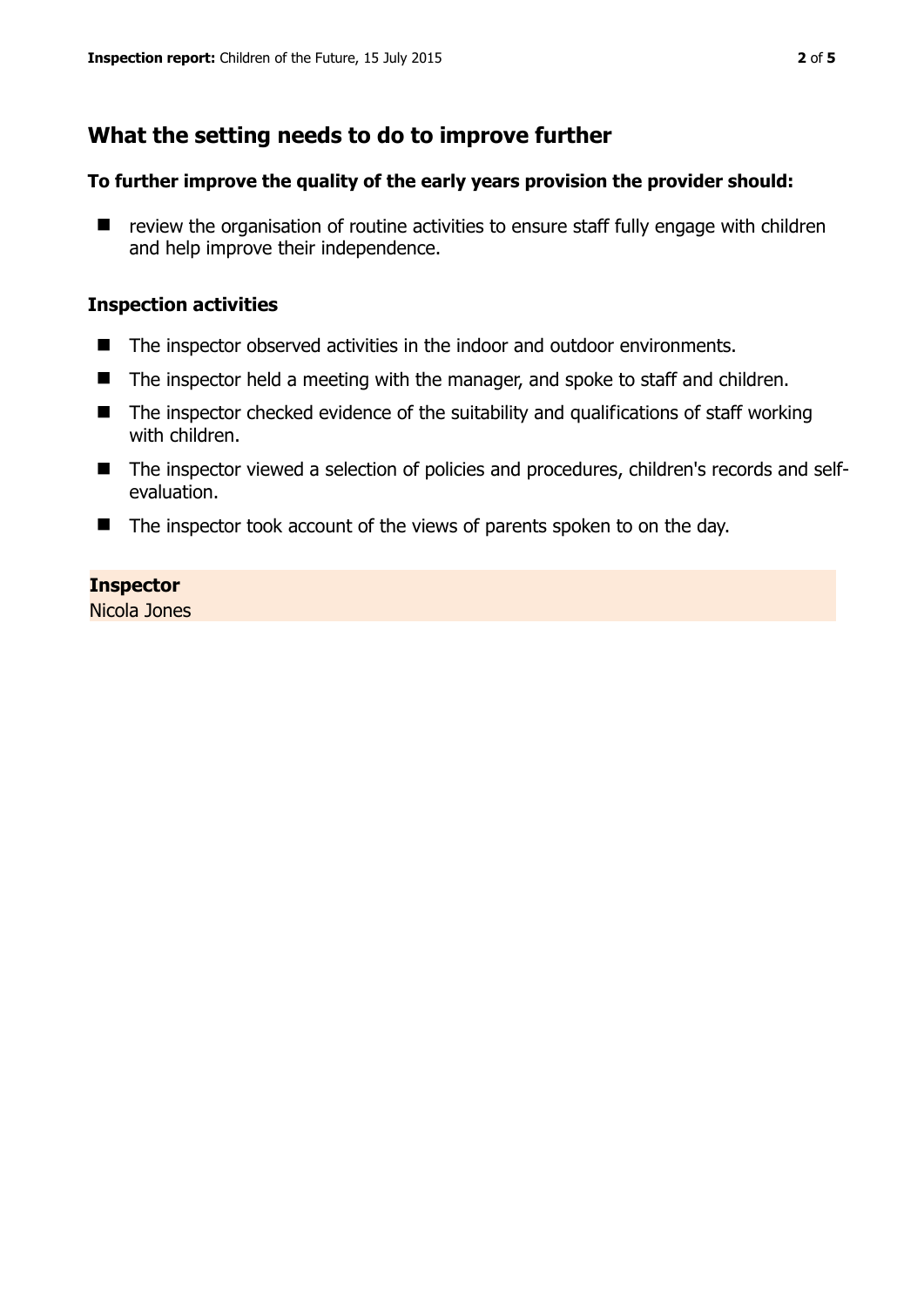## **Inspection findings**

#### **How well the early years provision meets the needs of the range of children who attend. This is good**

The after-school club provides a stimulating, motivating environment for children to play and relax at the end of the school day. Staff know the children very well; as a result, they plan activities that offer challenge and support their interests. Children thoroughly enjoy playing games that help develop their creative thinking skills. For example, they join in together to play table football and create models. Staff provide constant praise and encouragement. This helps to develop children's self-esteem and confidence. Staff have meaningful discussions with parents and school teachers. As a result, they are fully aware of children's individual needs and meet them well.

#### **The contribution of the early years provision to the well-being of children is good**

The key-person system is fully embedded and effective. Children greet staff warmly as they arrive at the club and enjoy spending time in their company. Children demonstrate their confidence in their surroundings, by independently accessing toys and resources that interest them, particularly outdoors. Children behave well because staff are good role models. They use consistent strategies and provide clear guidance for children about what is acceptable behaviour. This means that children of all ages play happily together, with the older children supporting younger children in games. Children benefit from physical activity in the outdoor area and staff provide healthy snack options. This promotes children's good health and physical well-being.

#### **The effectiveness of the leadership and management of the early years provision is good**

The manager has a good understanding of the Early Years Foundation Stage. She regularly monitors how well staff interact with children. She uses observations, supervisions and training to support staff as they continue to improve the quality of their work. The manager and staff work well together to identify and address areas for improvement. Staff complete regular child protection and safeguarding training. As a result, they know what to do if they have any concerns about a child's welfare. Secure recruitment and vetting procedures help ensure staff are suitable to work with children. Staff seek the views of parents through verbal discussions and questionnaires. Parents say they are happy with the way the club runs and children have fun after their school day.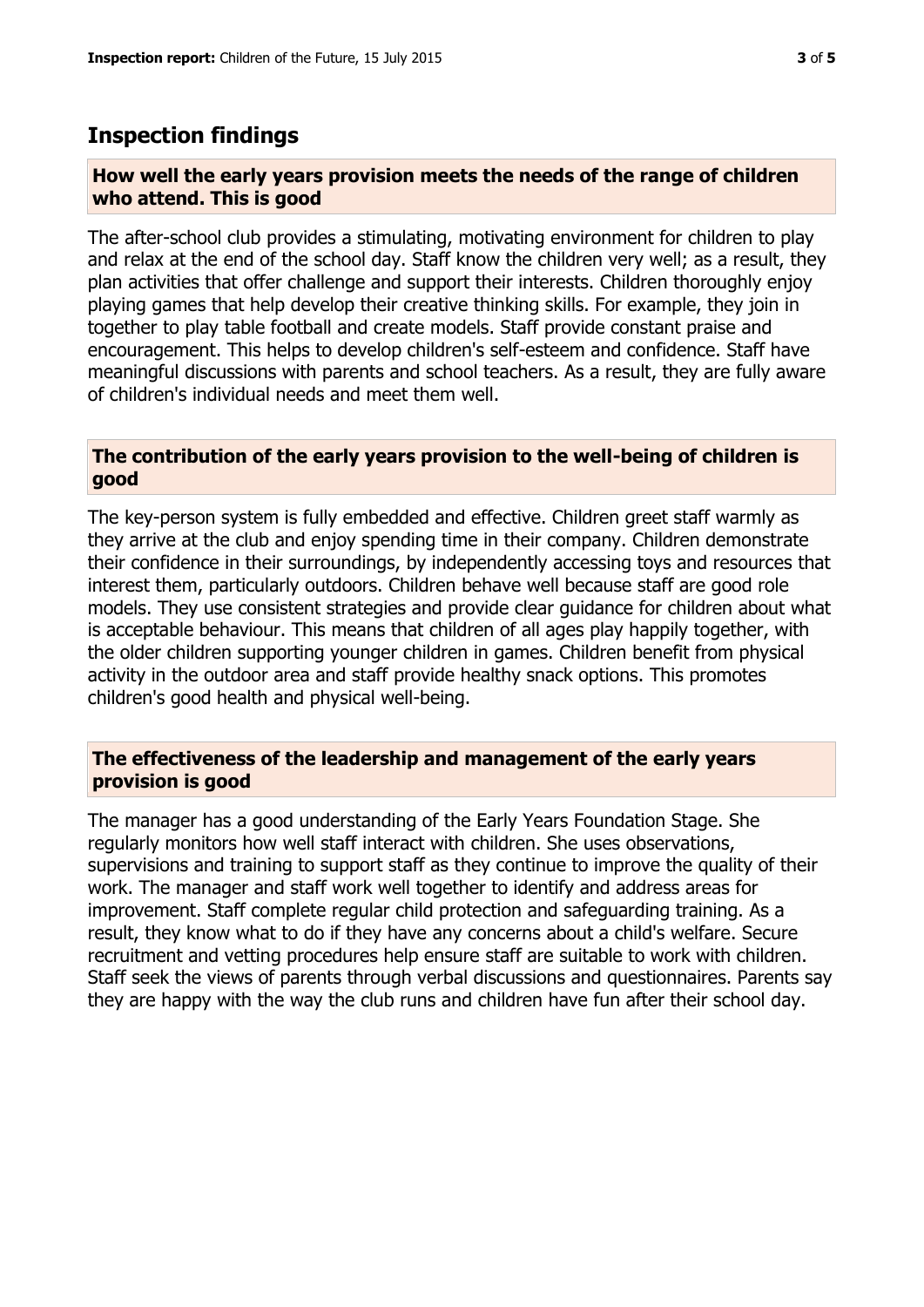# **Setting details**

| Unique reference number       | EY292426                 |  |  |
|-------------------------------|--------------------------|--|--|
| <b>Local authority</b>        | <b>Bromley</b>           |  |  |
| <b>Inspection number</b>      | 837587                   |  |  |
| <b>Type of provision</b>      | Out of school provision  |  |  |
| <b>Registration category</b>  | Childcare - Non-Domestic |  |  |
| <b>Age range of children</b>  | $4 - 8$                  |  |  |
| <b>Total number of places</b> | 28                       |  |  |
| Number of children on roll    | $\overline{2}$           |  |  |
| <b>Name of provider</b>       | Nickola Jones            |  |  |
| Date of previous inspection   | 18 March 2011            |  |  |
| <b>Telephone number</b>       | 07939722506              |  |  |

Children of the Future was registered in 2004. It operates from James Dixon Primary School in the London Borough of Bromley. The club operates each weekday from 7.45am until 9am and from 3pm to 6pm, during term time only. The club supports children who have special educational needs and/or disabilities and those who are learning English as an additional language. There are six members of staff including the manager, all of whom have appropriate level 3 childcare qualifications.

This inspection was carried out by Ofsted under sections 49 and 50 of the Childcare Act 2006 on the quality and standards of provision that is registered on the Early Years Register. The registered person must ensure that this provision complies with the statutory framework for children's learning, development and care, known as the Early Years Foundation Stage.

Any complaints about the inspection or the report should be made following the procedures set out in the guidance 'Complaints procedure: raising concerns and making complaints about Ofsted', which is available from Ofsted's website: www.gov.uk/government/organisations/ofsted. If you would like Ofsted to send you a copy of the guidance, please telephone 0300 123 4234, or email enquiries@ofsted.gov.uk.